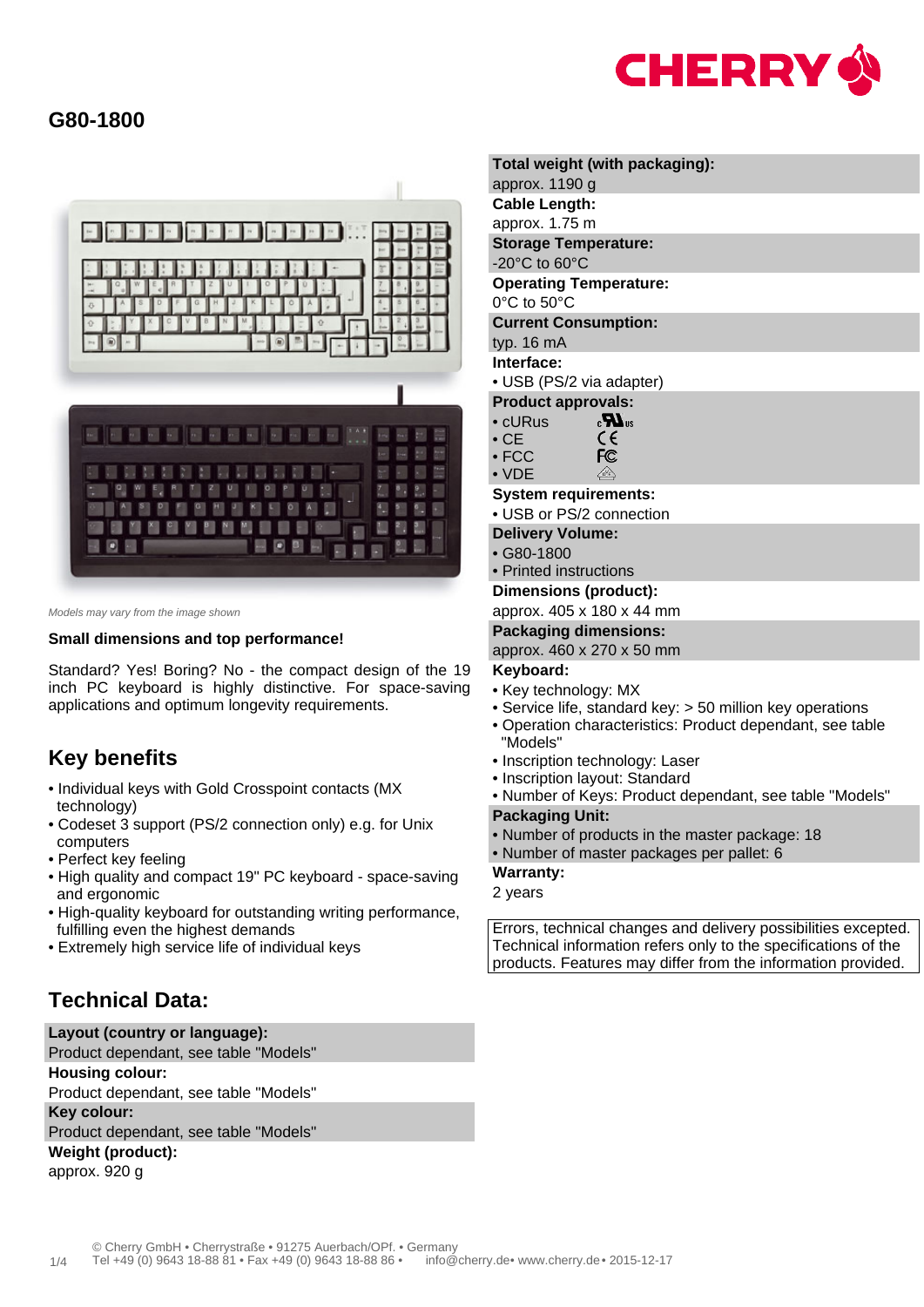

# **Models:**

(possible country/layout versions, others available on request)

|                 | <b>Product name</b> | Order number    | <b>EAN code</b> | Layout (country or      | <b>Housing colour</b> | <b>Key colour</b> | <b>Operation</b>             | <b>Number of</b> |
|-----------------|---------------------|-----------------|-----------------|-------------------------|-----------------------|-------------------|------------------------------|------------------|
|                 |                     |                 |                 | language)               |                       |                   | characteristics <sup>1</sup> | <b>Keys</b>      |
|                 | G80-1800            | G80-1800LPCCH-0 | 4025112066467   | Switzerland             | light grey            | light grey        | <b>BLACK SWITCH Linear</b>   | 105              |
|                 |                     |                 |                 |                         |                       |                   | $(60 \text{ cN})$            |                  |
| 2               | G80-1800            | G80-1800LPCDE-0 | 4025112064968   | Germany                 | light grey            | light grey        | <b>BLACK SWITCH Linear</b>   | 105              |
|                 |                     |                 |                 |                         |                       |                   | $(60 \text{ cN})$            |                  |
| 3               | G80-1800            | G80-1800LPCDE-2 | 4025112065040   | Germany                 | black                 | black             | <b>BLACK SWITCH Linear</b>   | 105              |
|                 |                     |                 |                 |                         |                       |                   | $(60 \text{ cN})$            |                  |
| $\vert 4$       | G80-1800            | G80-1800LPCDK-0 | 4025112073342   | <b>Denmark</b>          | light grey            | light grey        | <b>BLACK SWITCH Linear</b>   | 105              |
|                 |                     |                 |                 |                         |                       |                   | $(60 \text{ cN})$            |                  |
| 5               | G80-1800            | G80-1800LPCES-0 | 4025112072000   | Spain                   | light grey            | light grey        | <b>BLACK SWITCH Linear</b>   | 105              |
|                 |                     |                 |                 |                         |                       |                   | $(60 \text{ cN})$            |                  |
| $6\overline{6}$ | G80-1800            | G80-1800LPCEU-0 | 4025112064937   | <b>US English with</b>  | light grey            | light grey        | <b>BLACK SWITCH Linear</b>   | 104              |
|                 |                     |                 |                 | EURO symbol             |                       |                   | $(60 \text{ cN})$            |                  |
| $\overline{7}$  | G80-1800            | G80-1800LPCEU-2 | 4025112064975   | US English with         | black                 | black             | <b>BLACK SWITCH Linear</b>   | 104              |
|                 |                     |                 |                 | EURO symbol             |                       |                   | $(60 \text{ cN})$            |                  |
| $\overline{8}$  | G80-1800            | G80-1800LPCFR-0 | 4025112064951   | France                  | light grey            | light grey        | <b>BLACK SWITCH Linear</b>   | 105              |
|                 |                     |                 |                 |                         |                       |                   | $(60 \text{ cN})$            |                  |
| 9               | G80-1800            | G80-1800LPCGB-0 | 4025112064944   | <b>UK</b>               | light grey            | light grey        | <b>BLACK SWITCH Linear</b>   | 105              |
|                 |                     |                 |                 |                         |                       |                   | $(60 \text{ cN})$            |                  |
| 10              | G80-1800            | G80-1800LPCGB-2 | 4025112072031   | UK                      | black                 | black             | <b>BLACK SWITCH Linear</b>   | 105              |
|                 |                     |                 |                 |                         |                       |                   | $(60 \text{ cN})$            |                  |
| 11              | G80-1800            | G80-1800LPCIT-0 | 4025112073335   | Italy                   | light grey            | light grey        | <b>BLACK SWITCH Linear</b>   | 105              |
|                 |                     |                 |                 |                         |                       |                   | $(60 \text{ cN})$            |                  |
| 12              | G80-1800            | G80-1800LPCPO-0 | 4025112072017   | Portugal                | light grey            | light grey        | <b>BLACK SWITCH Linear</b>   | 105              |
|                 |                     |                 |                 |                         |                       |                   | $(60 \text{ cN})$            |                  |
| 13              | G80-1800            | G80-1800LPCRB-0 | 4025112072024   | English (US) / Cyrillic | light grey            | light grey        | <b>BLACK SWITCH Linear</b>   | 104              |
|                 |                     |                 |                 |                         |                       |                   | $(60 \text{ cN})$            |                  |
| 14              | G80-1800            | G80-1800LPCSF-0 | 4025112073359   | Sweden / Finland        | light grey            | light grey        | <b>BLACK SWITCH Linear</b>   | 105              |
|                 |                     |                 |                 |                         |                       |                   | $(60 \text{ cN})$            |                  |

© Cherry GmbH • Cherrystraße • 91275 Auerbach/OPf. • Germany

2/4 Tel +49 (0) 9643 18-88 81 • Fax +49 (0) 9643 18-88 86 • [info@cherry.de](mailto:info@cherry.de) [• www.cherry.de](http://www.cherry.de) • 2015-12-17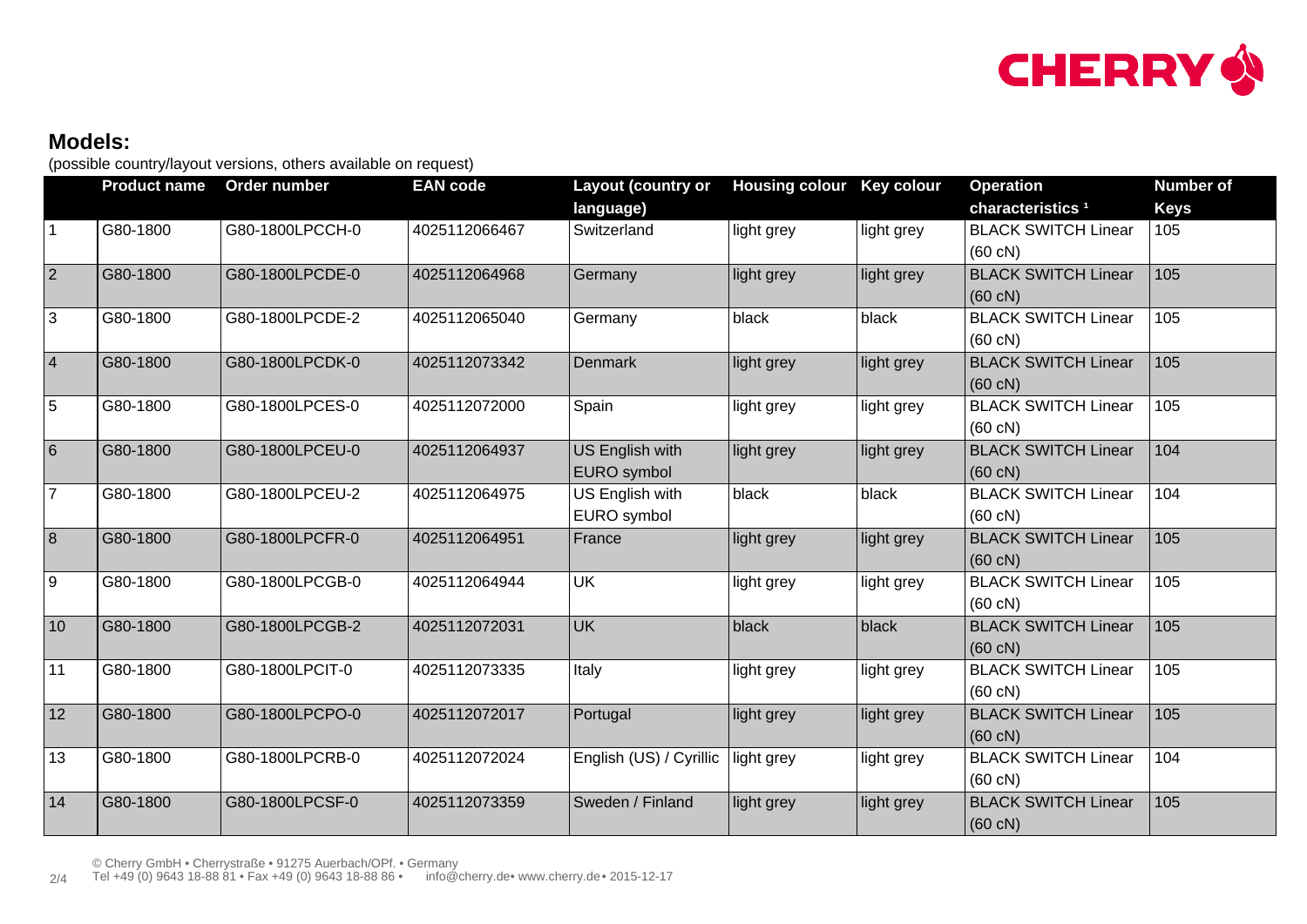

|    | <b>Product name</b> | Order number    | <b>EAN code</b> | Layout (country or Housing colour Key colour |       |              | <b>Operation</b>             | Number of   |
|----|---------------------|-----------------|-----------------|----------------------------------------------|-------|--------------|------------------------------|-------------|
|    |                     |                 |                 | language)                                    |       |              | characteristics <sup>1</sup> | <b>Keys</b> |
| 15 | G80-1800            | G80-1800LWCKO-2 | 4025112068829   | Korea                                        | black | l black      | <b>BLUE SWITCH Click</b>     | 104         |
|    |                     |                 |                 |                                              |       |              | pressure point (60cN)        |             |
| 16 | G80-1800            | G80-1800LXCKO-2 | 4025112068836   | Korea                                        | black | <b>black</b> | <b>BROWN SWITCH</b>          | 104         |
|    |                     |                 |                 |                                              |       |              | Pressure point (55cN)        |             |